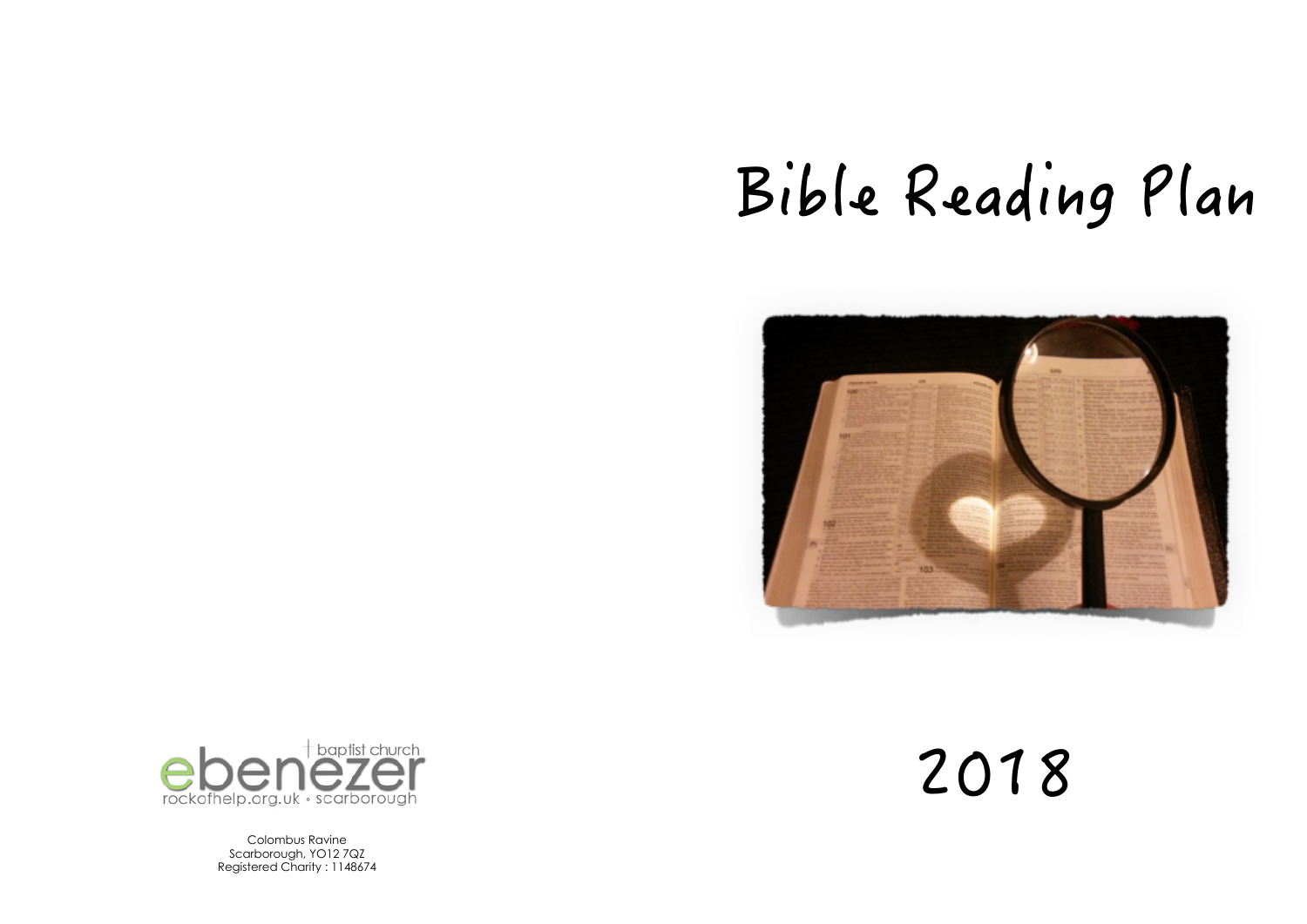Joshua said to the Israelites, "Come here and listen to the words of the LORD your God. Joshua 3:9

| <b>DECEMBER</b> | <b>CHRONOLOGICAL</b>                       | YEAR <sub>2</sub> |
|-----------------|--------------------------------------------|-------------------|
| 1               | Rom 5-8:11                                 | Psalms<br>102     |
| 2               | Rom 8:12-10:15                             | 103               |
| 3               | Rom 10:16-13:10                            | 104               |
| 4               | Rom 13:11-16:16                            | 105               |
| 5               | Rom 16:17-27: Acts 20:4-21:36              | 106               |
| 6               | Acts 21:37-24:9                            | 107               |
| 7               | Acts 24:10-26:31                           | 108               |
| 8               | Acts 27-28                                 | 109               |
| 9               | Col 1-4:6                                  | 110-111           |
| 10              | Col 4:7-18; Philemon; Eph 1-2              | 112               |
| 11              | Eph 3-6:17                                 | 113               |
| 12              | Eph 6:18-24; Phil 1-3:14                   | 114               |
| 13              | Phil 3:15-4:23: 1 Tim 1-4:5                | 115               |
| 14              | 1 Tim 4:6-6:21; Tit 1-2:5                  | 116-117           |
| 15              | Tit 2:6-3:15; 1 Pet 1-2                    | 118               |
| 16              | 1 Pet 3-5; Heb 1                           | 119:1-48          |
| 17              | $Heb$ 2-5                                  | 119:49-96         |
| 18              | Heb 6-9:22                                 | 119:97-144        |
| 19              | Heb 9:23-11:40                             | 110:145-176       |
| 20              | Heb 12-13; 2 Tim 1-2:7                     | 120-121           |
| 21              | 2 Tim 2:8-4:22; 2 Pet 1-2:3                | 122-123           |
| 22              | 2 Pet 2:4-3:18: Jude                       | 124-125           |
| 23              | 1 John 1-4:12                              | 126-128           |
| 24              | 1 John 4:13-5:2; 2 John; 3 John; Rev 1:1-8 | 129-130           |
| 25              | Rev 1:9-3:13                               | 131-132           |
| 26              | Rev 3:14-7:4                               | 133-134           |
| 27              | Rev 7:5-11:6                               | 135               |
| 28              | Rev 11:7-14:5                              | 136               |
| 29              | Rev 14:6-17:14                             | 137-138           |
| 30              | Rev 17:15-19:18                            | 139               |
| 31              | Rev 19:19-22:21                            | 140               |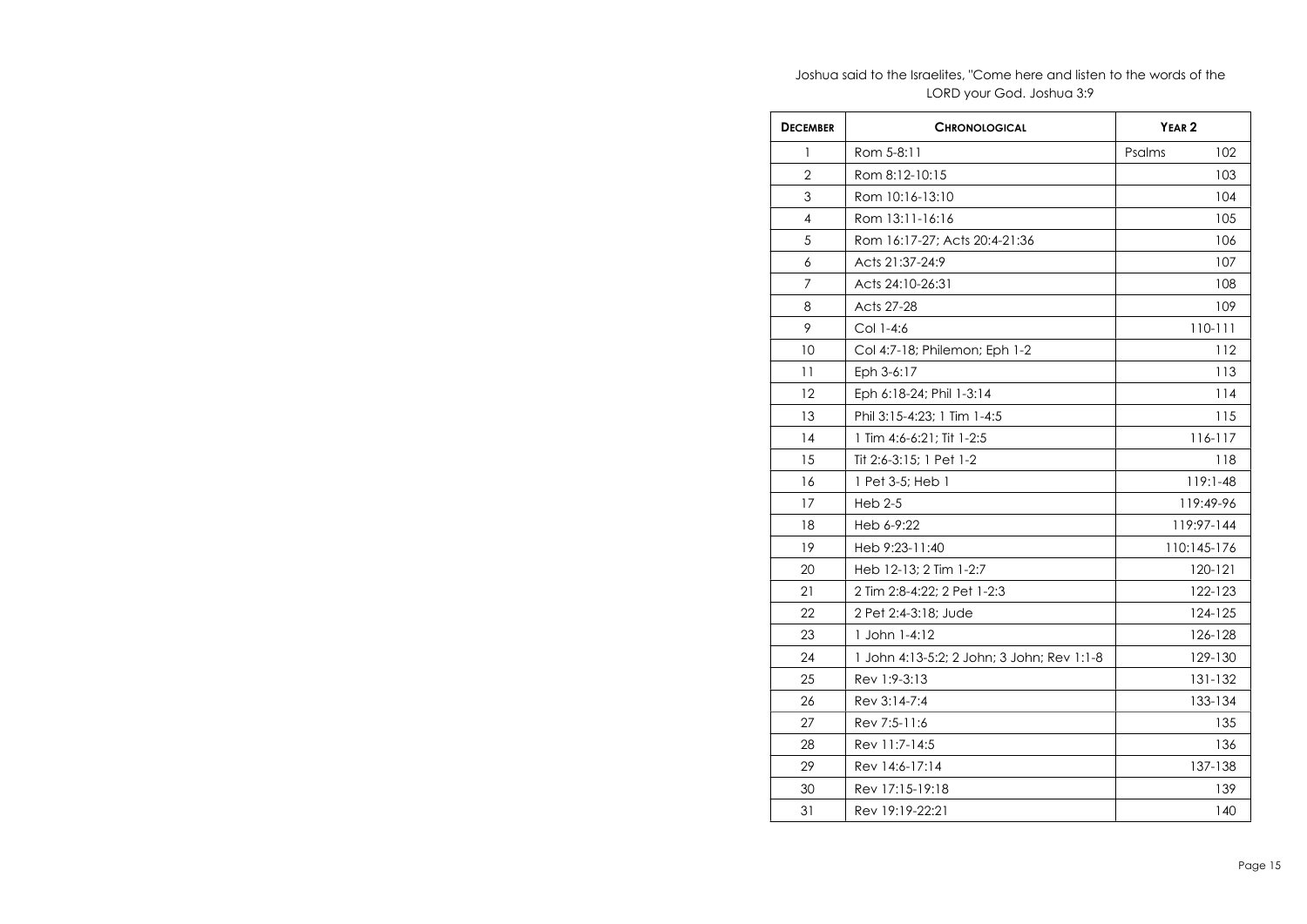### I will meditate on all your works and consider all your mighty deeds. Psalm 77:12

| <b>NOVEMBER</b>   | <b>CHRONOLOGICAL</b>                          | YEAR <sub>2</sub> |
|-------------------|-----------------------------------------------|-------------------|
| 1                 | Matt 26:31-75; Mark 14:1-42                   | Psalms<br>69      |
| $\overline{2}$    | Mark 14:43-72; Luke 22                        | 70                |
| 3                 | John 13-15                                    | 71                |
| 4                 | John 16-17: Matt 27:1-31                      | 72                |
| 5                 | Matt 27:32-66; Mark 15; Luke 23:1-19          | 73                |
| 6                 | Luke 23:20-56; John 18-19:11                  | 74                |
| 7                 | John 19:12-42; Matt 28; Mark 16; Luke 24      | 75                |
| 8                 | John 20-21; Acts 1-2:13                       | 76                |
| 9                 | Acts 2:14-4:31                                | 77                |
| 10                | Acts 4:32-7:16                                | 78                |
| 11                | Acts 7:17-8:40                                | 79                |
| $12 \overline{ }$ | Acts 9-10                                     | 80                |
| 13                | Acts 11-13:25                                 | 81                |
| 14                | Acts 13:26-14:28: James 1                     | 82                |
| 15                | James 2-5                                     | 83                |
| 16                | Acts 15-16                                    | 84                |
| 17                | Gal 1-4:7                                     | 85                |
| 18                | Gal 4:8-6:18; Acts 17:1-21                    | 86                |
| 19                | Acts 17:22-18:18: 1 Thess 1-4:12              | 87                |
| 20                | 1 Thess 4:13-5:28; 2 Thess 1-3; Acts 18:19-28 | 88                |
| 21                | Acts 19; 1 Cor 1-2:9                          | 89                |
| 22                | 1 Cor 2:10-6:20                               | 90                |
| 23                | 1 Cor 7-9                                     | 91                |
| 24                | 1 Cor 10-12                                   | 92-93             |
| 25                | 1 Cor 13-15:41                                | 94                |
| 26                | 1 Cor 15:42-16:24: 2 Cor 1-3:6                | 95                |
| 27                | 2 Cor 3:7-7:16                                | 96                |
| 28                | 2 Cor 8-11                                    | 97                |
| 29                | 2 Cor 12-13; Acts 20:1-3; Rom 1-2:4           | 98-99             |
| 30                | Rom 2:5-4:25                                  | 100-101           |

## **Explanatory Note**

For those of you who prefer not to use Bible Study Notes I thought you might like these choices of Bible Reading Plan, the first is called "Chronological" and will allow you to read the Bible in a year roughly in the order the events happened. The second is called "Year 2" and is the second year of a plan that will allow you to read the Bible more slowly over three years - this plan mixes Old Testament and New Testament over the course of each year. On the "Chronological" plan, particularly, the amount to be read each day is pretty much the same.

The best way to approach either plan is to figure out when, in your day, you can regularly make time and space to be with God. For me it works best if I get up, make a cup of tea, and before I do anything else I sit and read my Bible. Some people find that the space before they go to bed is the best time.

Having settled on a time and space you need to put the mobile phone out of sight, and generally make sure nothing will distract you. When you complete the readings for a day simply tick them off, score through them, or mark them in whatever way you prefer. As the days are ticked off there is a tremendous sense of achievement.

If you miss a day then my advice would be not to worry about catching up. Simply read the passage that is assigned to whatever day you start again. If you have spare time then start to read the days you have missed, but don't feel you have to.

As you read, perhaps John Stott's daily prayer might help

Heavenly Father, I pray that this day I may live in your presence and please you more and more.

Lord Jesus, I pray that this day I may take up my cross and follow you.

Holy Spirit, I pray that this day you will fill me with yourself and cause your fruit to ripen in my life - love, joy, peace, patience, kindness, goodness, faithfulness, gentleness and self-control.

Love in Jesus,

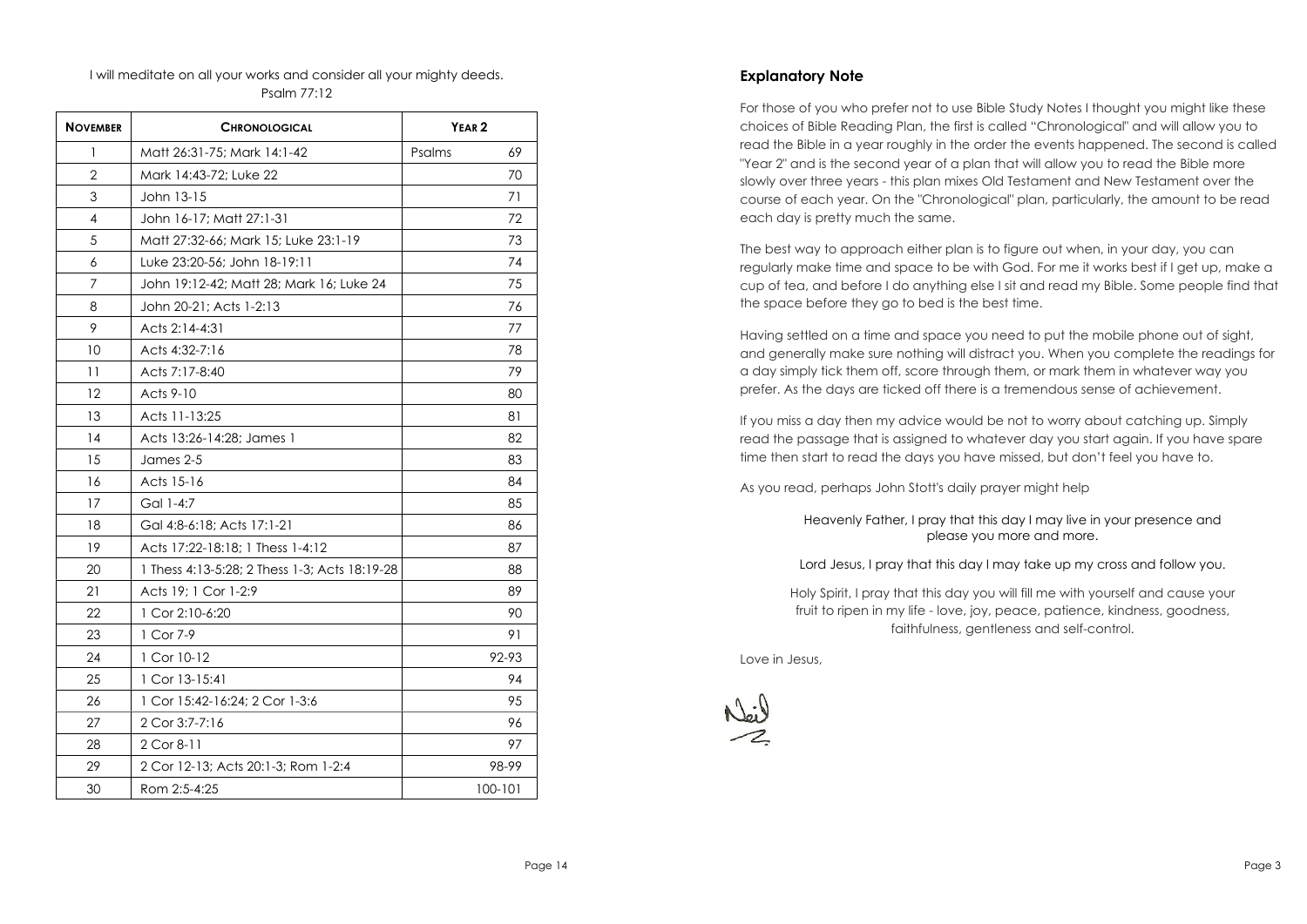Let the word of Christ dwell in you richly as you teach and admonish one another with all wisdom, and as you sing psalms, hymns and spiritual songs with gratitude in your hearts to God. Colossians 3:16

| <b>JANUARY</b> | <b>CHRONOLOGICAL</b>       | YEAR <sub>2</sub>  |
|----------------|----------------------------|--------------------|
| 1              | Gen 1-3                    | 1 Samuel<br>7      |
| $\overline{2}$ | Gen 4-7                    | 8                  |
| 3              | Gen 8-11:9                 | 9                  |
| 4              | Gen 11:10-32; Job 1-4      | 10                 |
| 5              | $Job 5-8$                  | 11                 |
| 6              | Job 9-12                   | 12                 |
| $\overline{7}$ | Job 13-16                  | 13                 |
| 8              | Job 17-21:16               | 14                 |
| 9              | Job 21:17-25:6             | 15                 |
| 10             | Job 26-30                  | 16                 |
| 11             | Job 31-34:15               | 17                 |
| 12             | Job 34:16-37:24            | $18 - 19$          |
| 13             | Job 38-41:11               | 20                 |
| 14             | Job 41:12-42:17; Gen 12-14 | 21                 |
| 15             | Gen 15-18                  | $22 - 23$          |
| 16             | Gen 19-21                  | 24                 |
| 17             | Gen 22-24:49               | 25                 |
| 18             | Gen 24:50-27:12            | 26                 |
| 19             | Gen 27:13-29:35            | 27                 |
| 20             | Gen 30-31                  | 28                 |
| 21             | Gen 32-35:15               | 29                 |
| 22             | Gen 35:16-37:36            | 30                 |
| 23             | Gen 38-41:24               | 31                 |
| 24             | Gen 41:25-43:25            | 1 Corinthians<br>1 |
| 25             | Gen 43:26-46:27            | $\overline{2}$     |
| 26             | Gen 46:28-49:15            | 3                  |
| 27             | Gen 49:16-50:26; Exod 1-2  | 4                  |
| 28             | Exod 3-6:12                | $5 - 6$            |
| 29             | Exod 6:13-9:12             | 7                  |
| 30             | Exod 9:13-12:30            | 8                  |
| 31             | Exod 12:31-15:11           | 9                  |

Fear not, for I have redeemed you; I have summoned you by name, you are mine. Isaiah 43:1

| <b>OCTOBER</b> | <b>CHRONOLOGICAL</b>                                        | YEAR <sub>2</sub> |
|----------------|-------------------------------------------------------------|-------------------|
| 1              | Neh 9:22-11:36                                              | Psalms<br>33      |
| $\overline{2}$ | Neh 12-13; Ps 126                                           | 34                |
| 3              | Mal 1-4; Luke 1:1-38                                        | 35                |
| 4              | Luke 1:39-80; John 1:1-14; Matt 1; Luke<br>$2:1-21$         | 36                |
| 5              | Luke 2:22-38; Mmatt 2; Luke 2:39-52; Matt<br>3; Mark 1:1-19 | 37                |
| 6              | Mark 1:20-45; Luke 3; Matt 4                                | 38                |
| 7              | Luke 4-5: John 1:15-34                                      | 39                |
| 8              | John 1:35-4:38                                              | 40                |
| 9              | John 4:39-54; Mark 2; John 5; Matt 12:1-21                  | 41                |
| 10             | Mark 3; Luke 6; Matt 5:1-20                                 | $42 - 43$         |
| 11             | Matt 5:21-8:4                                               | 44                |
| 12             | Matt 8:5-13; Luke 7; Matt 11, 12:22-37                      | 45                |
| 13             | Matt 12:38-13:58; Luke 8:1-25                               | 46-47             |
| 14             | Luke 8:26-56: Matt 8:14-34: Mark 4-5:20                     | 48                |
| 15             | Mark 5:21-43; Matt 9-10, 14:1-12                            | 49                |
| 16             | Matt 14:13-36; Mark 6; Luke 9:1-17; John<br>$6:1-15$        | 50                |
| 17             | John 6:16-71; Matt 15; Mark 7                               | 51                |
| 18             | Matt 16; Mark 8; Luke 9:18-27; Matt 17:1-23                 | 52                |
| 19             | Matt 17:24-27; Mark 9; Luke 9:28-62; Matt<br>$18:1 - 14$    | 53-54             |
| 20             | Matt 18:15-35; John 7-8:47                                  | 55                |
| 21             | John 8:48-10:21: Luke 10                                    | 56                |
| 22             | Luke 11; John 10:22-42; Luke 12:1-34                        | 57                |
| 23             | Luke 12:35-15:7                                             | 58                |
| 24             | Luke 15:8-16:31, 17:11-18:14                                | 59                |
| 25             | Matt 19; Mark 10; Matt 20:1-28                              | $60 - 61$         |
| 26             | Matt 20:29-21:46; Luke 18:15-19:10                          | 62                |
| 27             | Luke 19:11-48; Mark 11; John 11:1-44                        | 63-64             |
| 28             | John 11:45-12:50: Matt 22                                   | 65                |
| 29             | Mark 12: Matt 23: Luke 20:1-19                              | 66                |
| 30             | Luke 20:20-21:38; Mark 13; Matt 24:1-14                     | 67                |
| 31             | Matt 24:15-26:30                                            | 68                |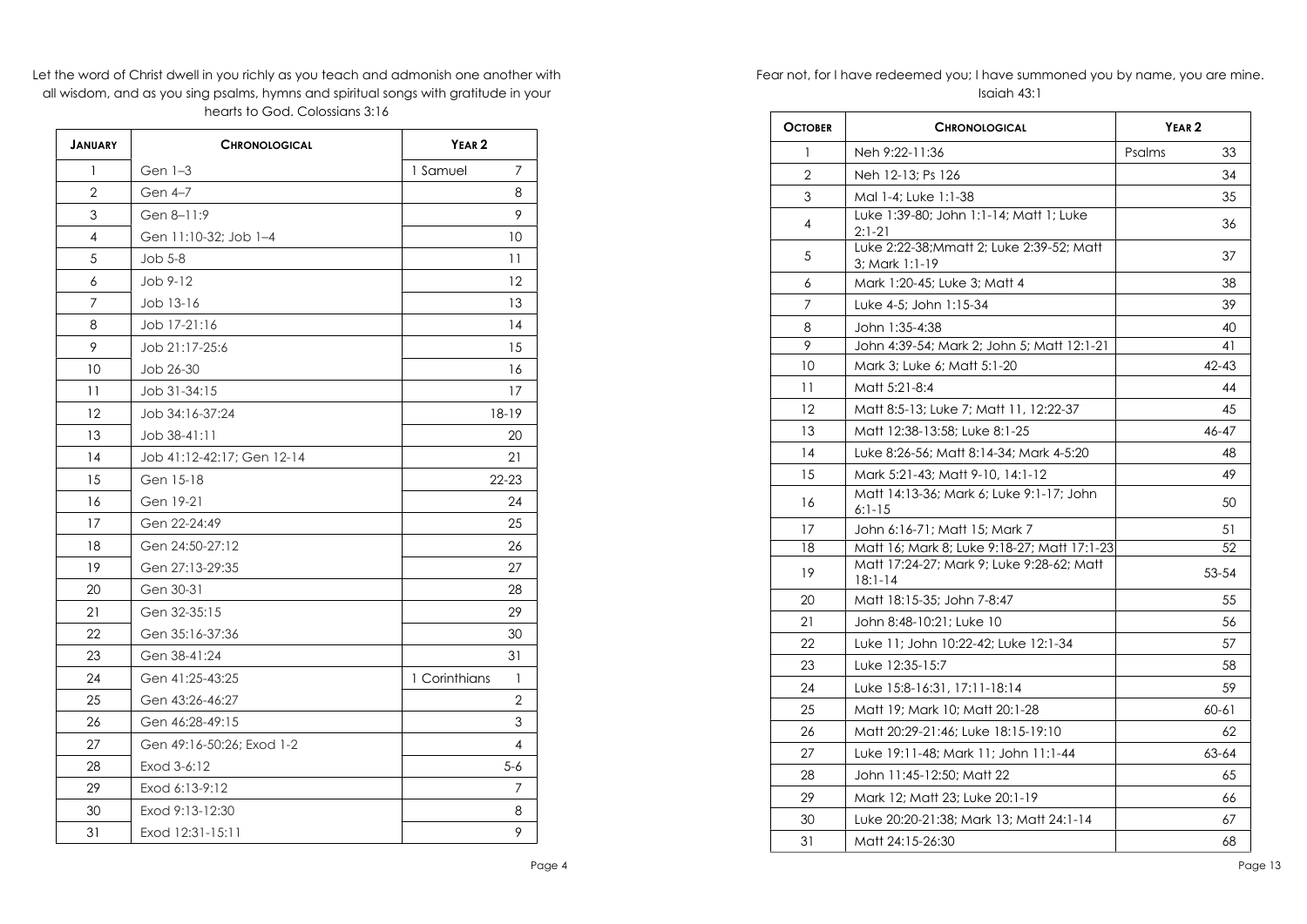# But his delight is in the law of the LORD, and on his law he meditates day and night. Psalm 1:2

| <b>SEPTEMBER</b> | <b>CHRONOLOGICAL</b>           | YEAR <sub>2</sub>   |           |
|------------------|--------------------------------|---------------------|-----------|
| 1                | Ezek 12-16:8                   | Job                 | 39        |
| $\overline{2}$   | Ezek 16:9-18:9                 |                     | 40        |
| 3                | Ezek 18:10-20:44               |                     | 41        |
| 4                | Ezek 20:45-23:11               |                     | 42        |
| 5                | Ezek 23:12-26:14               | 2 Thessalonians 1-2 |           |
| 6                | Ezek 26:15-28:26               |                     | 3         |
| 7                | Ezek 29-32:2                   | Psalms              | $1-2$     |
| 8                | Ezek 32:3-34:16                |                     | $3 - 4$   |
| 9                | Ezek 34:17-37:28               |                     | 5         |
| 10               | Ezek 38-40:27                  |                     | 6         |
| 11               | Ezek 40:28-43:12               |                     | 7         |
| 12               | Ezek 43:13-46:8                |                     | 8         |
| 13               | Ezek 46:9-48:35                |                     | 9         |
| 14               | Joel 1-3:8                     |                     | 10        |
| 15               | Joel 3:9-21; Dan 1-3:3         |                     | $11 - 12$ |
| 16               | Dan 3:4-5:7                    |                     | $13 - 14$ |
| 17               | Dan 5:8-8:22                   |                     | $15 - 16$ |
| 18               | Dan 8:23-11:1                  |                     | 17        |
| 19               | Dan 11:2-12:13; Ezra 1-2:20    |                     | 18        |
| 20               | Ezra 2:21-5:6                  |                     | 19        |
| 21               | Ezra 5:7-6:22; Ps 137; Hag 1-2 |                     | $20 - 21$ |
| 22               | Zech 1-7:7                     |                     | 22        |
| 23               | Zech 7:8-11:17                 |                     | $23 - 24$ |
| 24               | Zech 12-14:21; Est 1-2:9       |                     | 25        |
| 25               | Est 2:10-7:4                   |                     | 26        |
| 26               | Est 7:5-10:3; Ezra 7:1-20      |                     | 27        |
| 27               | Ezra 7:21-10:15                |                     | 28-29     |
| 28               | Ezra 10:16-44; Neh 1-3:21      |                     | 30        |
| 29               | Neh 3:22-7:7                   |                     | 31        |
| 30               | Neh 7:8-9:21                   |                     | 32        |

It is to be with him, and he is to read it all the days of his life so that he may learn to revere the LORD his God and follow carefully all the words of this law and these decrees. Deuteronomy 17:19

| <b>FEBRUARY</b> | <b>CHRONOLOGICAL</b>        | YEAR <sub>2</sub>        |
|-----------------|-----------------------------|--------------------------|
| 1               | Exod 15:12-18:12            | 1 Corinthians<br>10      |
| $\overline{2}$  | Exod 18:13-21:25            | 11                       |
| 3               | Exod 21:26-24:18            | 12                       |
| 4               | Exod 25-28:14               | 13                       |
| 5               | Exod 28:15-30:21            | 14                       |
| 6               | Exod 30:22-33:23            | 15                       |
| 7               | Exod 34-36                  | 16                       |
| 8               | Exod 37-39:31               | 2 Samuel<br>$\mathbf{1}$ |
| 9               | Exod 39:32-40:38: Lev 1-3   | $\overline{2}$           |
| 10              | Lev 4-6:23                  | 3                        |
| 11              | Lev 6:24-9:14               | $4 - 5$                  |
| 12              | Lev 9:15-13:8               | 6                        |
| 13              | Lev 13:9-14:42              | 7                        |
| 14              | Lev 14:43-17:9              | $8-9$                    |
| 15              | Lev 17:10-20:24             | 10                       |
| 16              | Lev 20:25-23:32             | 11                       |
| 17              | Lev 23:33-26:13             | 12                       |
| 18              | Lev 26:14-27:34; Num 1-1:19 | 13                       |
| 19              | Num 1:20-3:38               | 14                       |
| 20              | Num 3:39-6:8                | 15                       |
| 21              | Num 6:9-7:77                | 16                       |
| 22              | Num 7:78-10:36              | 17                       |
| 23              | Num 11-14:16                | 18                       |
| 24              | Num 14:17-16:30             | 19                       |
| 25              | Num 16:31-20:8              | $20 - 21$                |
| 26              | Num 20:9-22:20              | 22                       |
| 27              | Num 22:21-25:5              | 23                       |
| 28              | Num 25:6-27:17              | 24                       |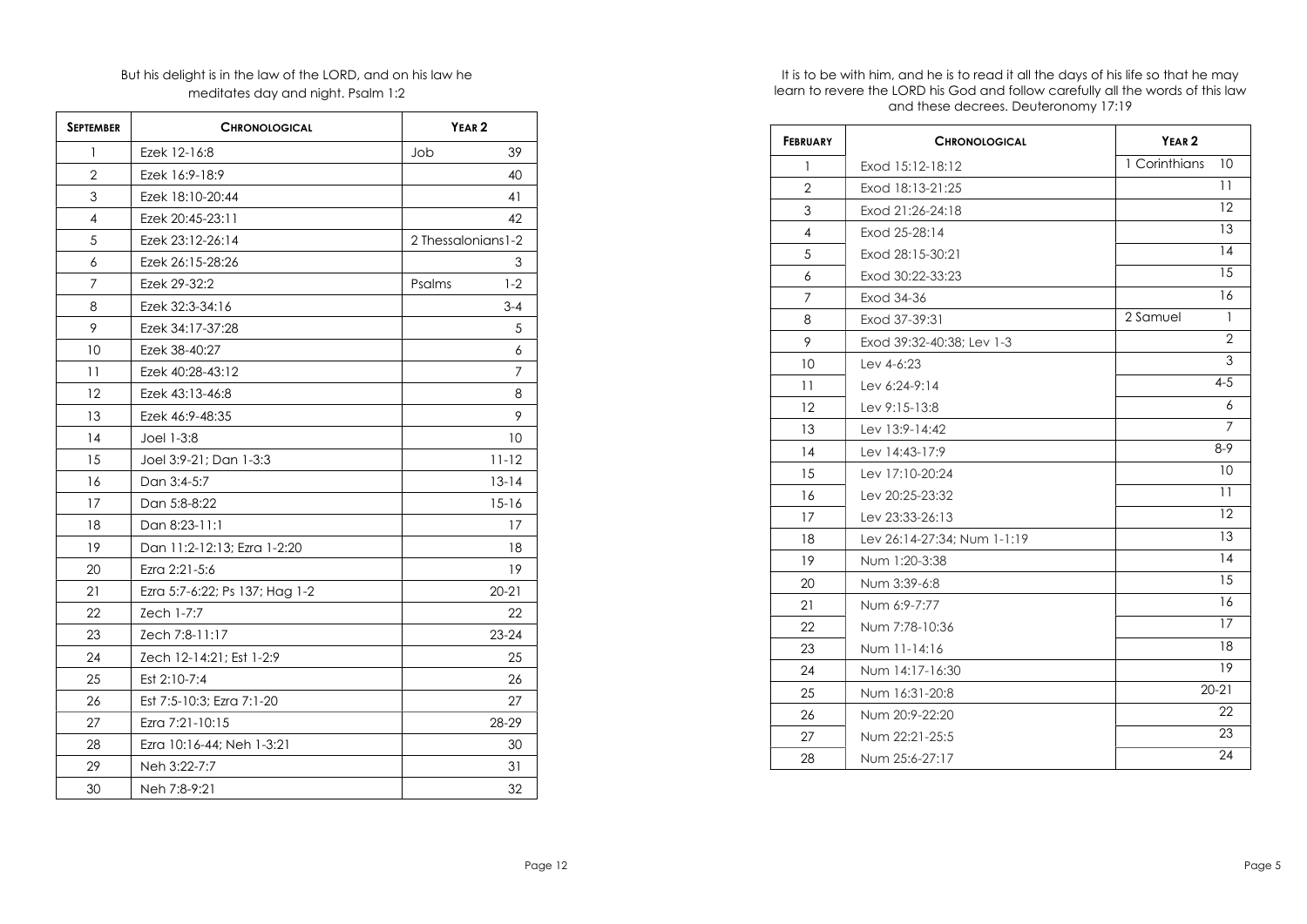Do not let this Book of the Law depart from your mouth; meditate on it day and night, so that you may be careful to do everything written in it. Then you will be prosperous and successful. Joshua 1:8

| <b>MARCH</b>   | <b>CHRONOLOGICAL</b>                 | YEAR <sub>2</sub>             |
|----------------|--------------------------------------|-------------------------------|
| 1              | Num 27:18-30:16                      | 2 Corinthians<br>$\mathbf{1}$ |
| $\overline{2}$ | Ps 90: Num 31-32                     | $\overline{2}$                |
| 3              | Num 33-35                            | 3                             |
| $\overline{4}$ | Num 36; Deut 1-2:23                  | $4 - 5$                       |
| 5              | Deut 2:24-4:49                       | 6                             |
| 6              | Deut 5-8:9                           | 7                             |
| 7              | Deut 8:10-11:25                      | 8                             |
| 8              | Deut 11:26-15:6                      | 9                             |
| 9              | Deut 15:7-19:7                       | $10 - 11$                     |
| 10             | Deut 19:8-23:8                       | 12                            |
| 11             | Deut 23:9-27:13                      | 13                            |
| 12             | Deut 27:14-29:8                      | 1 Kings<br>$\mathbf{1}$       |
| 13             | Deut 29:9-32:12                      | 2                             |
| 14             | Deut 32:13-33:21                     | 3                             |
| 15             | Deut 33:22-34:12; Ps 91; Josh 1-3:13 | 4                             |
| 16             | Josh 3:14-7:9                        | 5                             |
| 17             | Josh 7:10-9:27                       | 6                             |
| 18             | Josh 10-12                           | 7                             |
| 19             | Josh 13-15:47                        | 8                             |
| 20             | Josh 15:48-19:23                     | 9                             |
| 21             | Josh 19:24-22:17                     | 10                            |
| 22             | Josh 22:18-24:33                     | 11                            |
| 23             | Judg $1-3$                           | 12                            |
| 24             | Judg 4-6:24                          | 13                            |
| 25             | Judg 6:25-9:6                        | 14                            |
| 26             | Judg 9:7-11:27                       | 15                            |
| 27             | Judg 11:28-15:10                     | 16                            |
| 28             | Judg 15:11-18:17                     | $17 - 18$                     |
| 29             | Judg 18:18-20:39                     | 19                            |
| 30             | Judg 20:40-21:25; Ruth 1-2           | 20                            |
| 31             | Ruth 3-4; 1 Sam 1-2:5                | $21 - 22$                     |

## My eyes stay open through the watches of the night, that I may meditate on your promises. Psalm 119:148

| <b>AUGUST</b>  | <b>CHRONOLOGICAL</b>                      | YEAR <sub>2</sub> |
|----------------|-------------------------------------------|-------------------|
| 1              | 2 Ki 20:12-21:26; 2 Chr 32-33:13          | Job<br>4          |
| $\overline{2}$ | 2 Chr 33:14-25; Nah 1-3                   | 5                 |
| 3              | 2 Ki 22-23; 2 Chr 34:1-13                 | 6                 |
| 4              | 2 Chr 34:14-36:1; Zeph 1                  | $7 - 8$           |
| 5              | Zeph 2-03; Jer 1-2:8                      | 9                 |
| 6              | Jer 2:9-4:10                              | 10                |
| $\overline{7}$ | Jer 4:11-6:12                             | 11                |
| 8              | Jer 6:13-8:22                             | $12 - 13$         |
| 9              | Jer 9-11:17                               | 14                |
| 10             | Jer 11:18-14:18                           | 15                |
| 11             | Jer 14:19-17:18                           | 16                |
| 12             | Jer 17:19-21:11                           | $17 - 18$         |
| 13             | Jer 21:12-23:32                           | 19                |
| 14             | Jer 23:33-26:24                           | 20                |
| 15             | Jer 27-30:9                               | 21                |
| 16             | Jer 30:10-31:37                           | 22                |
| 17             | Jer 31:38-34:7                            | 23                |
| 18             | Jer 34:8-37:17                            | 24                |
| 19             | Jer 37:18-40:16; Ps 74:1-11               | $25 - 26$         |
| 20             | Ps 74:12-23, 79; 2 Ki 24-25; 2 Chr 36:2-8 | 27                |
| 21             | 2 Chr 36:9-23; Hab 1-3:10                 | 28                |
| 22             | Hab 3:11-19; Jer 41-44:18                 | 29                |
| 23             | Jer 44:19-48:10                           | 30                |
| 24             | Jer 48:11-49:27                           | 31                |
| 25             | Jer 49:28-50:46                           | 32                |
| 26             | Jer <sub>51</sub>                         | 33                |
| 27             | Jer 52; Lam 1-2:3                         | 34                |
| 28             | Lam 2:4-4:4                               | 35                |
| 29             | Lam 4:5-5:22; Ezek 1-3:15                 | 36                |
| 30             | Ezek 3:16-7:18                            | 37                |
| 31             | Ezek 7:19-11:25                           | 38                |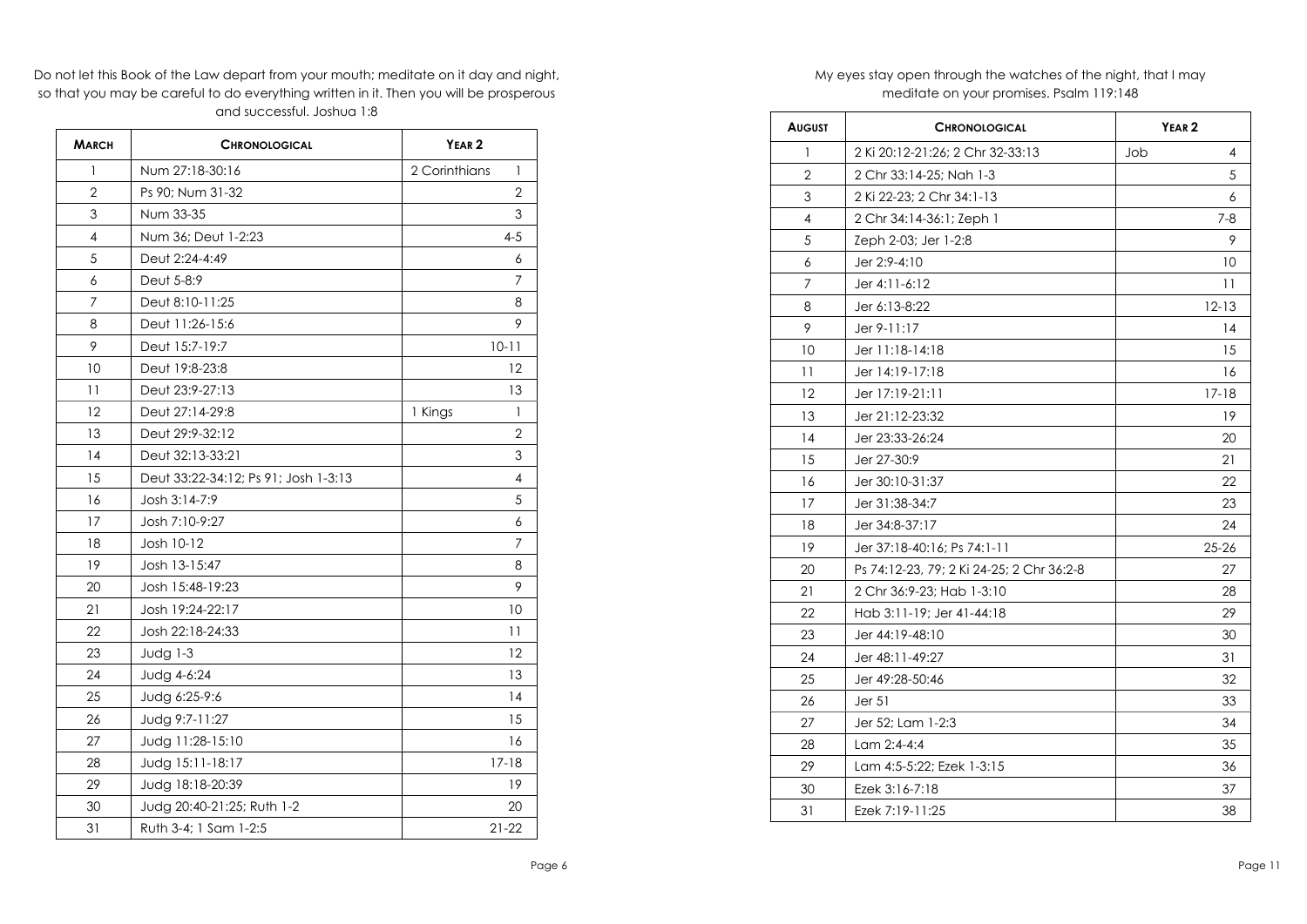As for God, his way is perfect; the word of the LORD is flawless. He is a shield for all who take refuge in him. 2 Samuel 22:31

| JULY           | <b>CHRONOLOGICAL</b>                       | YEAR <sub>2</sub>   |                |
|----------------|--------------------------------------------|---------------------|----------------|
| 1              | Isa 1-3:17                                 | Ezra                | $1-2$          |
| $\mathfrak{D}$ | Isa 3:18-7:17                              |                     | 3              |
| 3              | Isa 7:18-8:22; Amos 1-3:10                 |                     | 4              |
| 4              | Amos 3:11-6:14                             |                     | 5              |
| 5              | Amos 7-9; 2 Chr 27; Isa 9:1-7              |                     | 6-7            |
| 6              | Isa 9:8-11                                 |                     | 8              |
| 7              | Isa 12; Micah 1-4                          |                     | 9              |
| 8              | Micah 5-7: 2 Chr 28:1-11                   |                     | 10             |
| 9              | 2 Chr 28:12-27; 2 Ki 16-17; Isa 13:1-8     | Nehemiah            | $1-2$          |
| 10             | Isa 13:9-16:14                             |                     | 3              |
| 11             | Isa 17-21                                  |                     | 4-5            |
| 12             | Isa 22-25:5                                |                     | 6              |
| 13             | Isa 25:6-27:13; 2 Ki 18:1-8; 2 Chr 29:1-24 |                     | 7              |
| 14             | 2 Chr 29:25-31:21; Ps 48                   |                     | 8              |
| 15             | Hos $1-5:7$                                |                     | 9              |
| 16             | Hos 5:8-9:17                               |                     | 10             |
| 17             | Hos 10-14                                  |                     | 11             |
| 18             | Isa 28-30:11                               |                     | 12             |
| 19             | Isa 30:12-33:16                            |                     | 13             |
| 20             | Isa 33:17-37:13                            | 1 Thessalonians 1-2 |                |
| 21             | Isa 37:14-39:8; Ps 76; Isa 40:1-8          |                     | $3 - 4$        |
| 22             | Isa 40:9-42:13                             |                     | 5              |
| 23             | Isa 42:14-44:23                            | Esther              | 1              |
| 24             | Isa 44:24-47:15                            |                     | 2              |
| 25             | Isa 48: 2 Ki 18:9-19:37                    |                     | 3              |
| 26             | Ps 46, 80, 135; Isa 49                     |                     | 4-5            |
| 27             | Isa 50-53:6                                |                     | 6              |
| 28             | Isa 53:7-57:13                             |                     | $7 - 8$        |
| 29             | Isa 57:14-60:14                            |                     | $9 - 10$       |
| 30             | Isa 60:15-64:12                            | Job                 | 1              |
| 31             | Isa 65-66; 2 Ki 20:1-11                    |                     | $\overline{2}$ |

All Scripture is God-breathed and is useful for teaching, rebuking, correcting and training in righteousness. 2 Timothy 3:16

| <b>APRIL</b>   | <b>CHRONOLOGICAL</b>                                    | YEAR <sub>2</sub> |
|----------------|---------------------------------------------------------|-------------------|
| 1              | 1 Sam 2:6-5:5                                           | Galatians<br>1    |
| $\overline{2}$ | $1$ Sam 5:6-9:14                                        | 2                 |
| 3              | 1 Sam 9:15-12:25                                        | 3                 |
| 4              | 1 Sam 13-15:3                                           | 4                 |
| 5              | 1 Sam 15:4-17:28                                        | 5-6               |
| 6              | 1 Sam 17:29-20:8                                        | 2 Kings<br>1      |
| 7              | 1 Sam 20:9-42; Ps 11, 57; 1 Sam 21-22                   | 2                 |
| 8              | 1 Sam 23-24; Ps 7, 27                                   | 3                 |
| 9              | Ps 31, 34, 52, 56, 120, 140                             | 4                 |
| 10             | Ps 141-142; 1 Sam 25-26                                 | 5                 |
| 11             | 1 Sam 27; Ps 17, 35, 54, 63; 1 Sam 28:1-14              | 6                 |
| 12             | 1 Sam 28:15-31:13; Ps 18:1-19                           | 7                 |
| 13             | Ps 18:20-50, 121, 123-125, 128-130; 2 Sam<br>$1:1-1:16$ | 8                 |
| 14             | 2 Sam 1:17-3:39                                         | 9                 |
| 15             | 2 Sam 4; Ps 6, 8-10, 14                                 | 10                |
| 16             | Ps 16, 19, 21; 1 Chr 1                                  | 11                |
| 17             | 1 Chr 2, Ps 43-44                                       | $12 - 13$         |
| 18             | Ps 45, 49, 84-85, 87                                    | 14                |
| 19             | 1 Chr 3:1-5:22                                          | 15                |
| 20             | 1 Chr 5:23-26; Ps 73, 78:1-55                           | 16                |
| 21             | Ps 78:56-72; 1 Chr 6                                    | 17                |
| 22             | Ps 81, 88, 92-93; 1 Chr 7                               | 18                |
| 23             | 1 Chr 8-10                                              | 19                |
| 24             | Ps 102-104; 2 Sam 5:1-10                                | 20                |
| 25             | 1 Chr 11-12; Ps 133                                     | $21 - 22$         |
| 26             | Ps 106-107; 2 Sam 5:11-25                               | 23                |
| 27             | 2 Sam 6; 1 Chr 13-16:7                                  | 24                |
| 28             | 2 Chr 16:8-43; Ps 1-2, 15, 23-24, 47                    | 25                |
| 29             | Ps 68, 89                                               | Ephesians<br>1    |
| 30             | Ps 96, 100-101, 105                                     | $2 - 3$           |